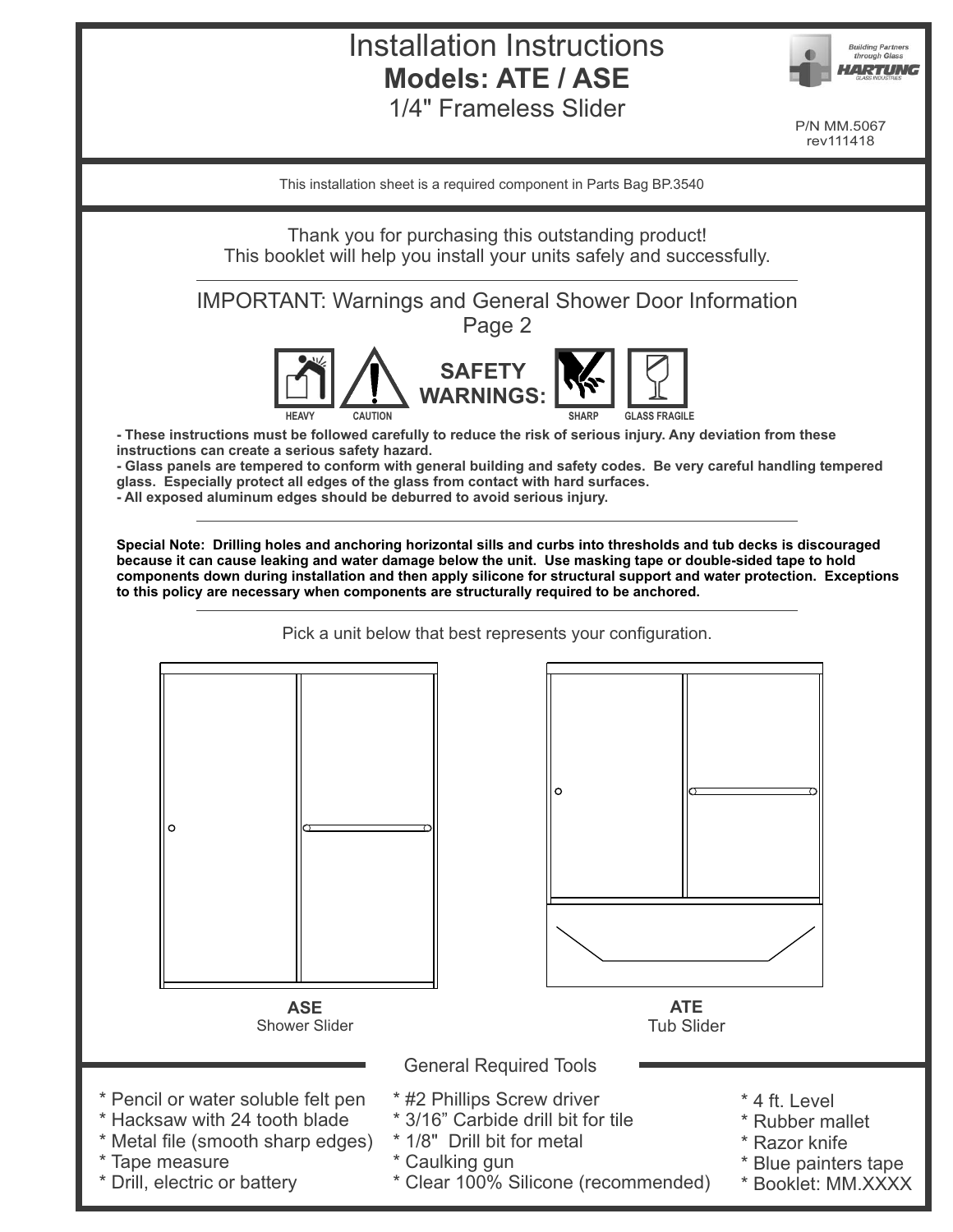

# **STEP 1 -** CENTERLINE:

- Locate the centerline of the shower or tub rim and mark it with a water soluble marker. See illustration #3
- Measure the wall to wall distance, 1/2" above the threshold to allow for any radius or obstructions in the corners
- Deduct 1/16" from this measurement and cut the Stay Clean Sill (2) to length
- $\cdot$  The Stay Clean Sill (Item  $#2$ ) is installed directly over and parallel to the centerline

## **STEP 2 -** STAY CLEAN SILL:

- Mark the center of the Stay Clean Sill (2) for the Center Guide (6).
- Use the Center Guide's (6) hole for a template and mark the
- location onto the sill.
- Drill hole with a 1/8" drill bit.
- Do not attach the Center Guide  $(6)$  at this time.
- Use the sill to jamb clip as a template inserted into the end of the
- stay clean sill. Use a file and cut a 1/8" X 1/8" notch at each end.
- See Illustration #2. The clip should fit flush with the end of the sill.
- $\cdot$  Set the Sill (2) in place over the centerline and hold in place with



Painters tape.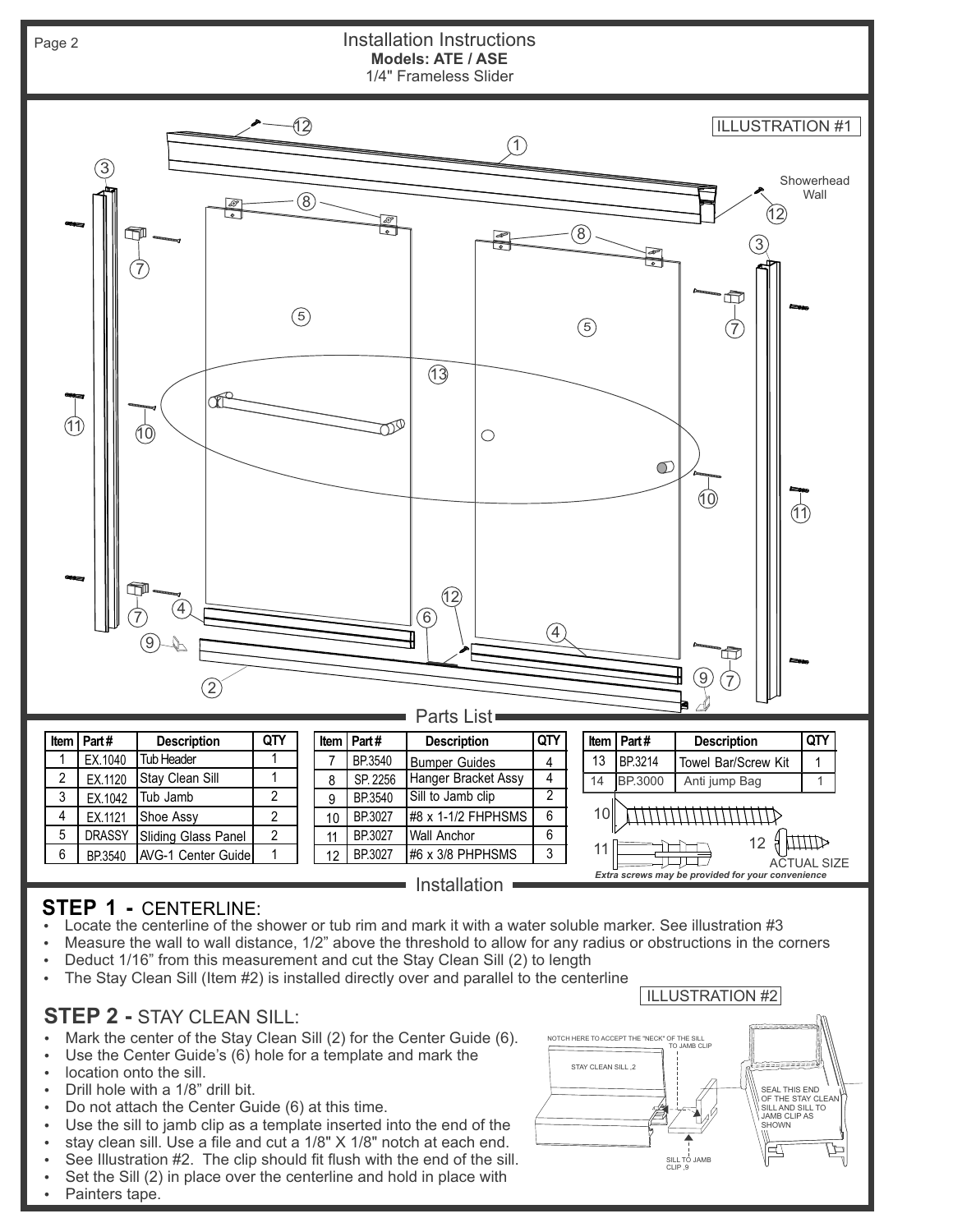#### Installation Instructions 1/4" Frameless Slider **Models: ATE / ASE**

#### **STEP 3 -** TUB JAMBS:

- The Tub Jamb (3) opposite the shower head wall is installed first Orient the tub jamb so that the when installed, the jamb will
- accept the outside panel. See Illustration #4.
- $\cdot$  Set jamb in place over the vertical edge of the sill to jamb clip and service is not be used. against the wall. Plumb with a level.
- Mark only the bottom Tub Jamb hole using the factory hole as a template
- Drill the hole with a 3/16" drill bit (carbide bit for masonry)
- Insert one Wall Anchors (11) into the tile. See Illustration #1
- Insert a Bumper Guide  $(7)$  and 1  $\#8x1-1/2$ " FHPHSMS  $(10)$  into bottom hole
- Ÿ Tighten screw until snug.
- Ÿ Secure top of jamb to wall on both sides with painter's tape Position and plumb the second Tub Jamb onto the opposite wall,
- Make sure that the tub jamb is reversed from the first on jamb. See Illustration 4. Plumb with a level and mark all three holes.
- Drill the holes with a 3/16" drill bit. Insert three Wall Anchor (11) and secure Tub Jamb with three #8 X 1-1/2" FHPHSMS (10) and 2 - Bumper Guides (7).

#### **STEP 4 -** TUB HEADER:

- Measure wall to wall at the top of the Tub Jambs
- Deduct 1/16" and cut Tub Header (1) to length
- Drill a 1/8" hole at each end on the inside. Screw size is a
- #6x3/8" PHPHSMS (12), see illustration #5.
- Find Parts Bag BP.3000.NTL Anti-Jump Runners (14) and
- follow installation instructions (see Illustration #6). *NOTE: Use of runners is*
- encouraged, but optional and must be ordered separately on some units Set header in place over the Tub Jambs but do not secure at this time.

## **STEP 5-** PANEL INSTALLATION:

• Make sure that the Tub Jamb opposite the showerhead (only one screw) is snug, and secured with painters tape

- Place inside panel (Knob Panel) inside the shower or tub stall. Lean against
- the back wall. Use pad to protect the glass/tile from damage. See Illustration  $#3$
- Hang outside panel (Towel Bar Panel) in place in the and slide to
- showerhead wall (fully secured Tub Jamb)
- Install the inside panel and slide to wall opposite shower head
- Ensure rollers on both panels are fully seated into the header tracks

#### **STEP 6 -** PANEL ALIGNMENT and FINAL PANEL INSTALLATION:

- Standing outside the shower, slowly move the sliding panels one at a time into the
- proper Bumper Guides (7) and Tub Jambs (3)
- Adjust the header side to side (you will have to remove and reapply painter's tape)
- until both panels pocket perfectly into both Tub Jambs
- When the panels pocket perfectly, mark the remaining two holes of the Tub Jamb
- onto the wall opposite the showerhead
- Slide both panels back to the showerhead Tub Jamb
- Remove the Center Guide
- Remove both sliding panels and set them in a safe place on a padded surface.
- Move the Tub Jamb out of the way just far enough to reveal the marked holes and
- drill the holes with a 3/16" drill bit
- Insert two Wall Anchors (11)
- Realign the Tub Jamb and secure with two  $#8 \times 1-1/2"$  FHPHSMS (10). Ensure
- you install the top Bumper Guide (7) when you install the top screw
- Reinstall both of the sliding glass panels as you did earlier in the last step, then
- reinstall the Center Guide